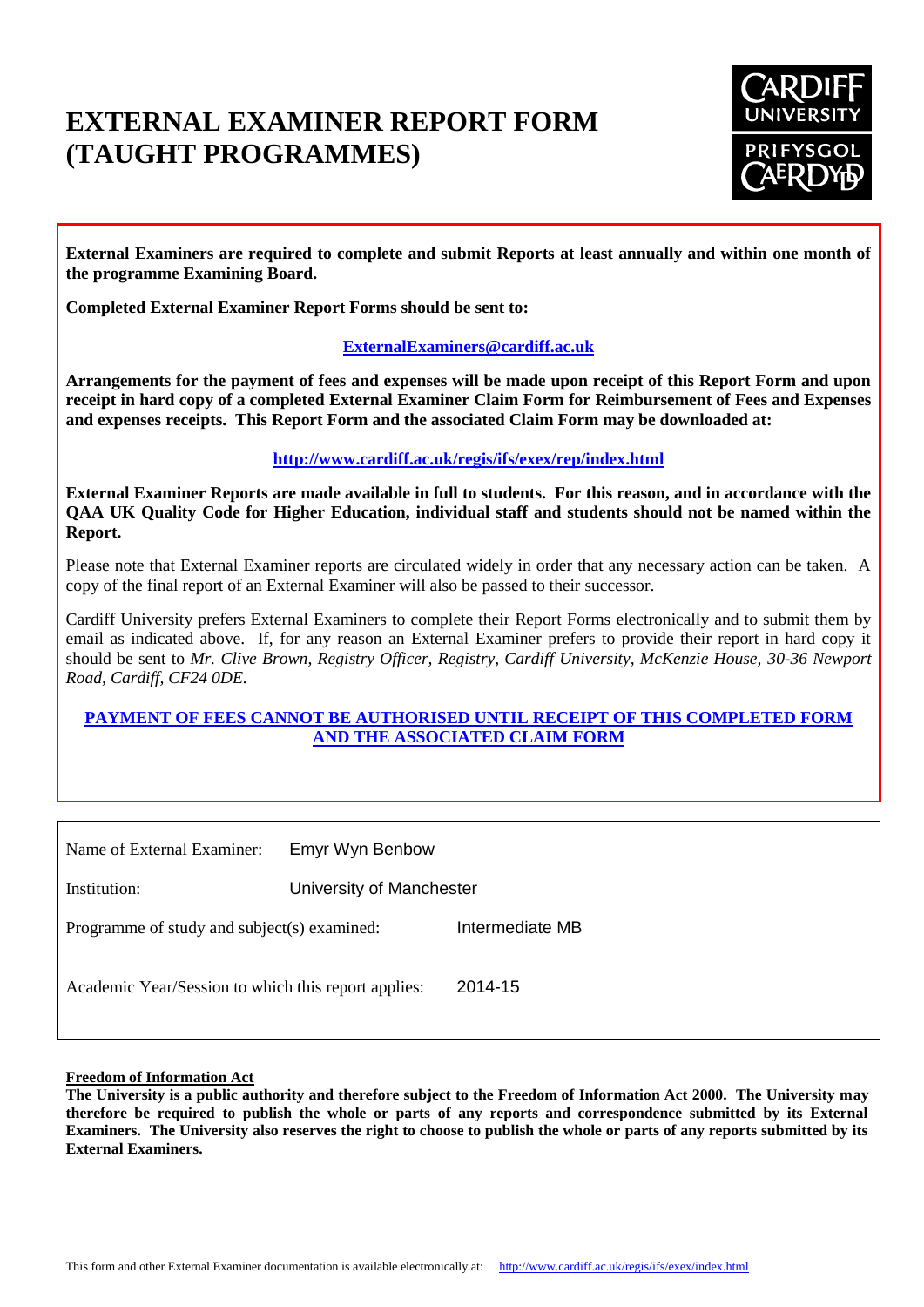#### **1.1 Programme Structure**

*Comment upon the appropriateness of the structure and content of the programme in relation to its stated aims, learning outcomes and programme specification (if available).*

I understand that a major curriculum reform is taking place, and that this is the last time the programme will follow this format. The new format appears to improve integration, and that is entirely appropriate.

# **1.2 Comparability of Standards**

*Comment upon the comparability of the standards of the programme with similar programmes nationally and the performance of the students in relation to their peers on similar programmes. In those subject areas where a subject benchmark statement is available, have the students demonstrated achievement of the appropriate benchmark standard?*

I was able to see multiple choice question papers before the examination, and the knowledge tested is comparable to similar programmes elsewhere. I was able to observe OSCExaminations, and the abilities demonstrated by students were comparable in complexity, and in the standards achieved, to their peers in my own and another institution where I have been External Examiner.

# **1.3 The Examination Process**

*Comment upon the appropriateness of the assessment methods and balance between them (i.e. unseen written papers, essays/dissertations, orals, etc), the marking scheme, procedure for the classification of the award and the overall conduct and fairness of the examination and assessment processes.*

The processes that I have seen are of a high standard.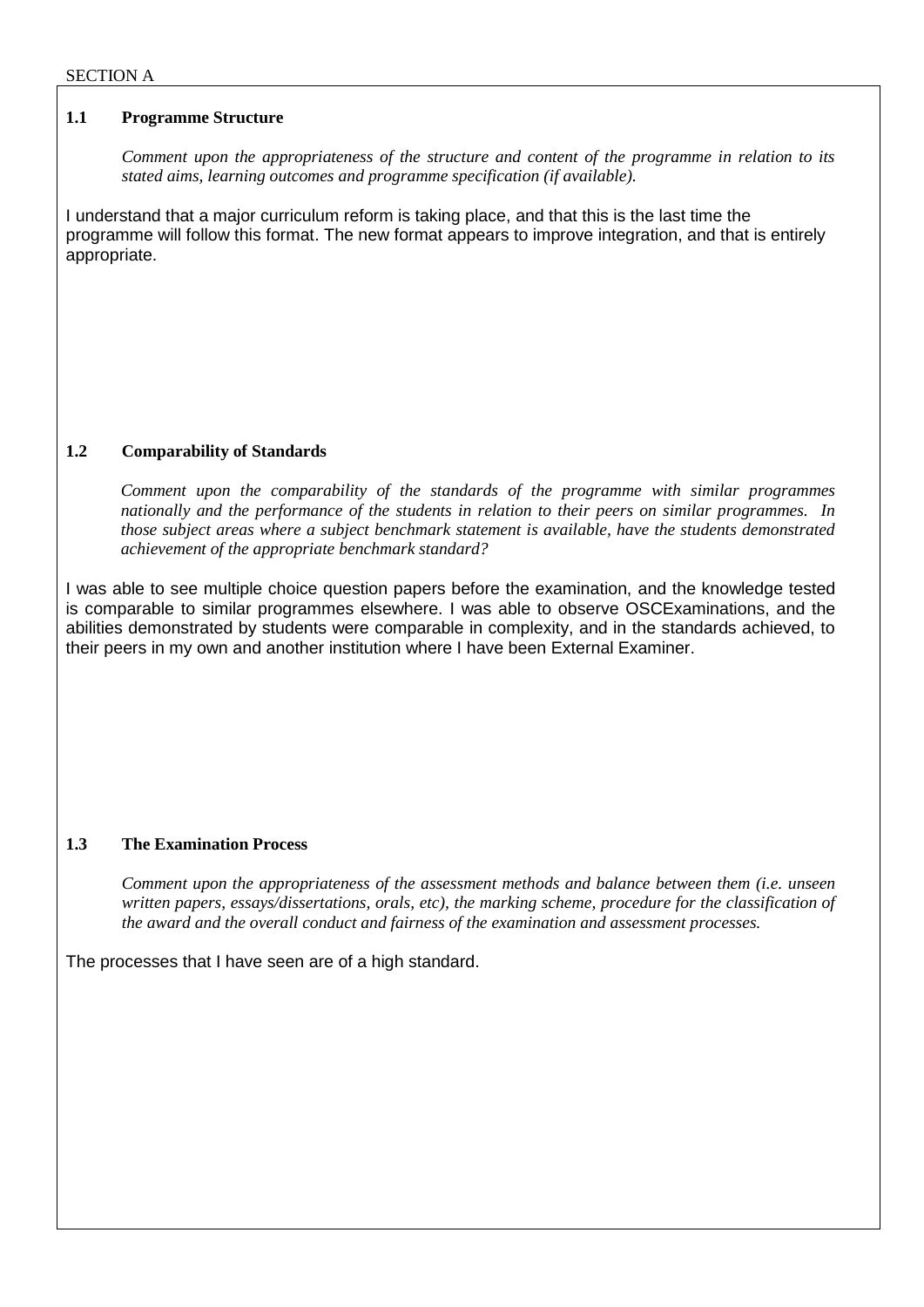#### **SECTION A (Continued)**

## **1.4 How did procedures/arrangements compare this year with previous years? Have any or all of the recommendations made by you or your predecessor last year been auctioned?**

This is my fifht year in post; I was not made aware of any recommendations made by my predecessor. The procedures have shown no fundamental changes, though the tasks provided for OSCEs has become more structured , which is very good practice.

**1.5 If this is your first year as External Examiner please comment upon whether the school induction activities (if applicable), External Examiner Handbook and other documentation provided helped you to fulfil your role and responsibilities as an External Examiner. Are there any ways in which the process could be improved?**

**1.6 Please give examples, if appropriate, of good or noteworthy practice in the following areas which you wish to draw to the wider attention of the University:**

- **(i) alignment of learning outcomes with assessment tasks;**
- **(ii) methods of enhancing consistency of marking;**
- **(iii) explicitness of information relating to assessment;**
- **(iv) other practice in the structure, delivery and assessment of the programme.**

Consistency of marking will be enhanced by the standardised questions introduced into the OSCE Examiner's task.

**1.7 If this is your final year as External Examiner please provide an overview of your period of office which may be passed on to your successor.**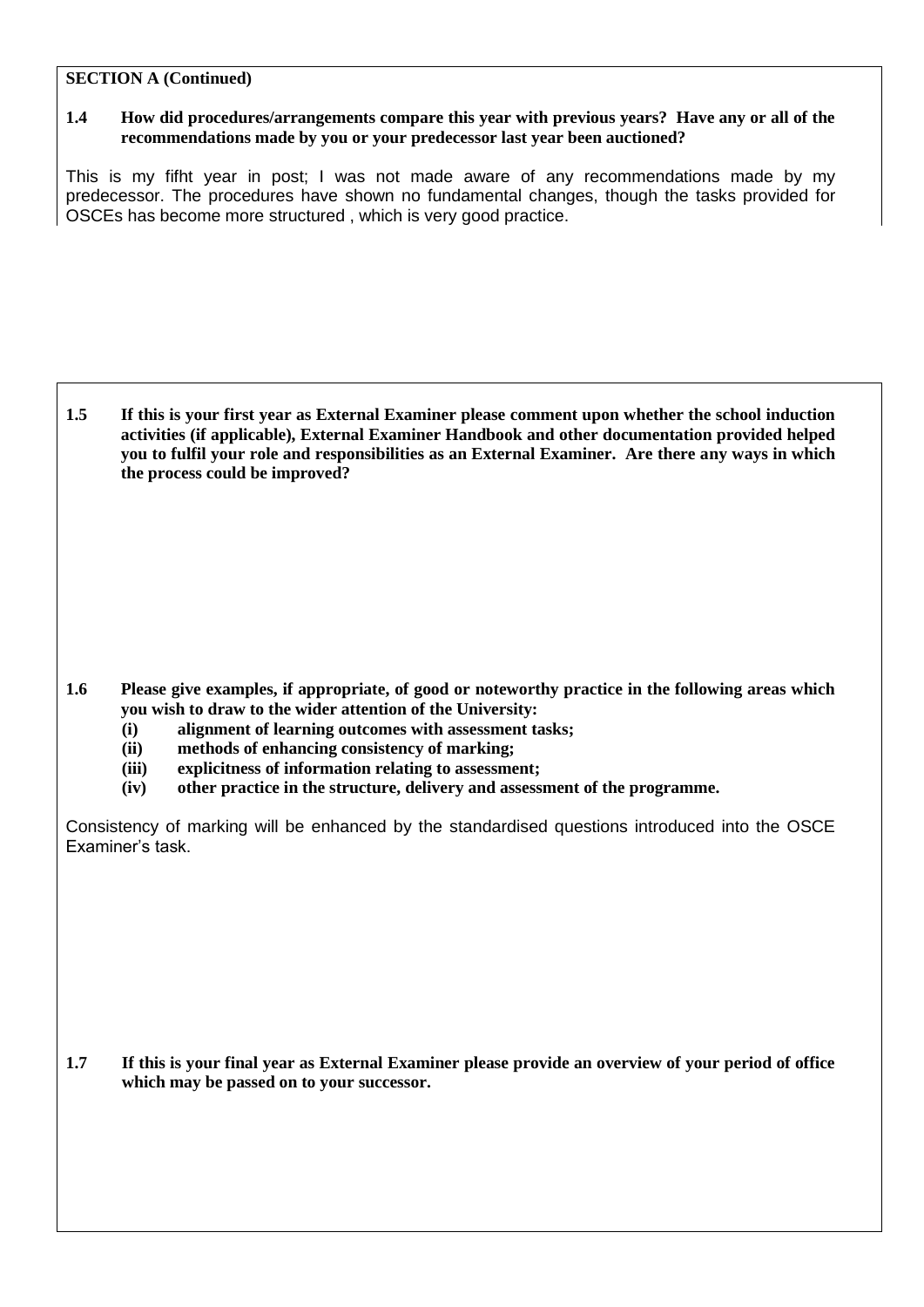# **SECTION B**

| Please respond to the following questions by ticking the appropriate box. Please make appropriate |                                                                                                                                                     |            |                |            |
|---------------------------------------------------------------------------------------------------|-----------------------------------------------------------------------------------------------------------------------------------------------------|------------|----------------|------------|
|                                                                                                   | comments if your answers are 'No'.                                                                                                                  |            |                |            |
| <b>Programme/Course Information</b>                                                               |                                                                                                                                                     |            | N <sub>0</sub> | N/A        |
| 2.1                                                                                               | Did you receive sufficient information about the programme/course contents,                                                                         | $\sqrt{ }$ |                |            |
|                                                                                                   | learning outcomes and assessments?                                                                                                                  |            |                |            |
|                                                                                                   |                                                                                                                                                     |            |                |            |
| <b>Examination Question Papers</b>                                                                |                                                                                                                                                     |            | No             | N/A        |
| 2.3                                                                                               | Were you asked to approve all examination papers contributing to the final<br>award?                                                                | $\sqrt{ }$ |                |            |
| 2.4                                                                                               | Were the nature, spread and level of the questions satisfactory?                                                                                    | $\sqrt{}$  |                |            |
| 2.5                                                                                               | Were suitable arrangements made to consider your comments?                                                                                          | $\sqrt{}$  |                |            |
| 2.6                                                                                               | Were you afforded access to a sample of in-course assessments?                                                                                      |            |                |            |
|                                                                                                   | some questions can be answered with rote-learned information, without any demonstration of<br>understanding.                                        |            |                |            |
| <b>Marking Examination Scripts</b>                                                                |                                                                                                                                                     | Yes        | N <sub>0</sub> | N/A        |
| 2.8                                                                                               | Did you receive a sufficient number of scripts to be able to assess whether the                                                                     |            |                | V          |
|                                                                                                   | internal marking and classifications were appropriate and consistent?                                                                               |            |                |            |
| 2.9                                                                                               | Were the methods of assessment well balanced and fair? Did they reflect the<br>programme's objectives?                                              |            |                | $\sqrt{ }$ |
| 2.10                                                                                              | Were examination/assessment procedures and the schemes for marking and<br>classification correctly applied?                                         |            |                | $\sqrt{ }$ |
| 2.11                                                                                              | Were you satisfied with the standard and consistency of marking applied by the<br>internal examiners?                                               |            |                | $\sqrt{ }$ |
| 2.12                                                                                              | In your judgement, did you have the opportunity to examine a sufficient cross-<br>section of candidates' work contributing to the final assessment? |            |                | $\sqrt{ }$ |
| 2.13                                                                                              | Were satisfactory arrangements made for you to conduct any necessary viva voce<br>examinations?                                                     |            |                | $\sqrt{}$  |
|                                                                                                   | 2.14 Comments                                                                                                                                       |            |                |            |

| <b>SECTION B (Continued)</b>                 |                                                                              |     |                |     |  |  |
|----------------------------------------------|------------------------------------------------------------------------------|-----|----------------|-----|--|--|
| <b>Coursework/Dissertations/Projects</b>     |                                                                              | Yes | N <sub>0</sub> | N/A |  |  |
| 2.15                                         | Was the choice and assessment of coursework/dissertations/projects           |     |                |     |  |  |
|                                              | satisfactory?                                                                |     |                |     |  |  |
| 2.16                                         | Is sufficient feedback provided to students on their assessed work?          |     |                |     |  |  |
| 2.17 Comments                                |                                                                              |     |                |     |  |  |
|                                              |                                                                              |     |                |     |  |  |
|                                              |                                                                              |     |                |     |  |  |
| <b>Clinical Examinations (if applicable)</b> |                                                                              | Yes | N <sub>0</sub> | N/A |  |  |
| 2.18                                         | Were satisfactory arrangements made for the conduct of clinical assessments? |     |                |     |  |  |
| 2.19                                         | Was the assessment of such work satisfactory?                                |     |                |     |  |  |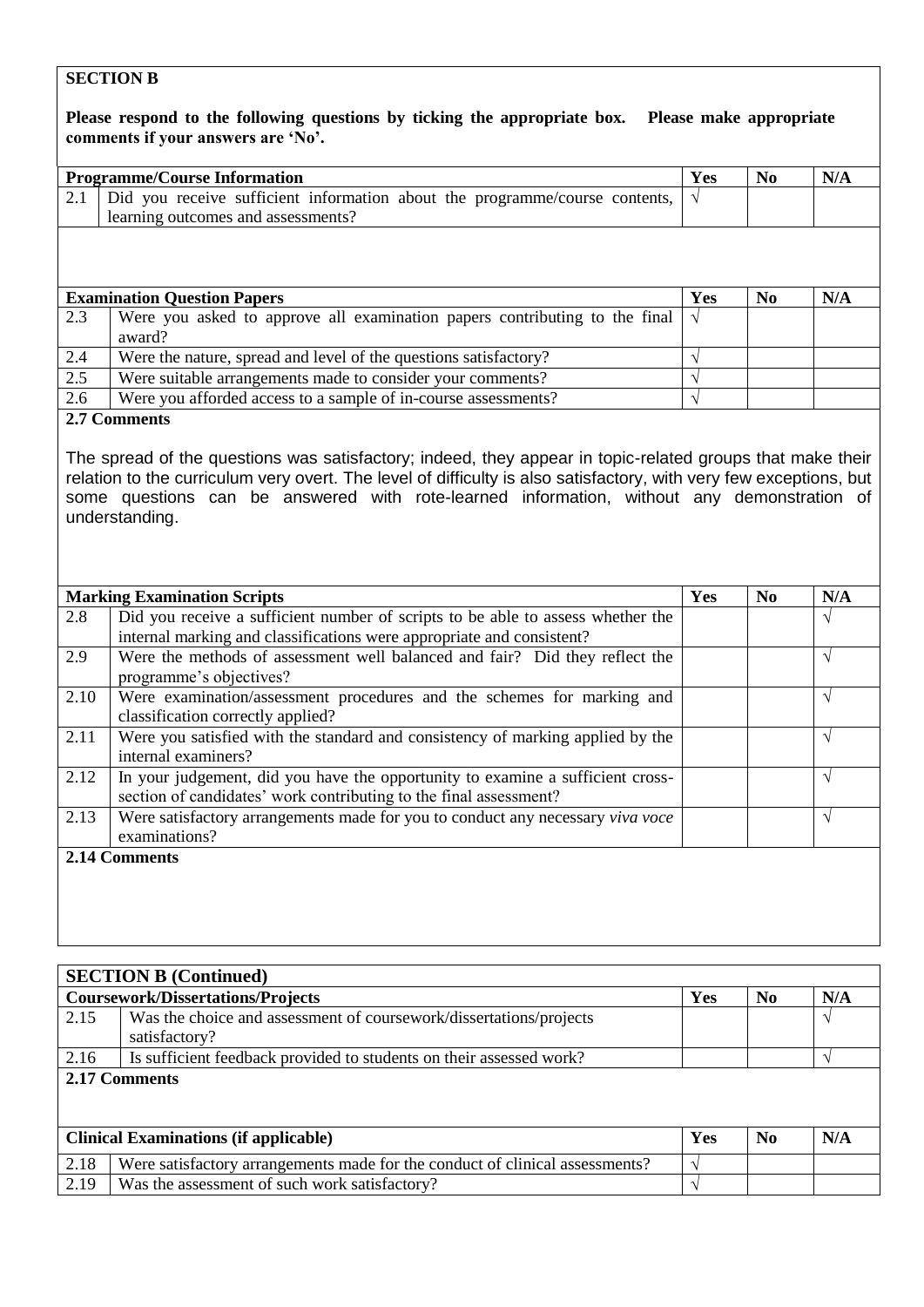# **2.20 Comments**

I attended the Year 3 OSCEs at the Princess of Wales Hospital in Bridgend on April 30<sup>th</sup>. I was made very welcome by the local staff and organisers, and I observed a very well-organised assessment by experienced staff. They maintained a relaxed atmosphere, putting the anxious candidates at ease. I remain extremely impressed that you are able to recruit so many real patients. I assume that the ratio of nine male examiners to one female examiner is not typical.

I have seen Cardiff Medical School's OSCEs over a period of five years, and my recollection is that they have gradually developed over that period. These are very similar in most respects to those in my own institution (and by implication, those at the University of Keele). The major difference is that we have taken steps to assist the non-specialist examiner with the "knowledge" components of the stations, typically by downloading recent updates from reputable sites, such as NICE guidelines or sections of BNF, and editing them so that they fit the scripts: this is surprisingly easy and quick to do, and for instance allows pathologists to understand prescribing stations, surgeons to understand general medicine and everyone to understand general practice.

I have no urgent criticisms, but your OSCE management teams might want to consider the following:

- I spoke to students, and a few were concerned that the OSCEs that they have practiced have not simulated the experience of the real summative OSCE, and were surprised by the range of activities they were expected to perform and to integrate
- The briefing to students was long, and might have been more easily standardised and assimilated if it was supported by a PowerPoint presentation, or the like
- Some examiners allowed the students to leave their stations early if the task was completed; others did not. I would suggest that students should not leave the station until eight minutes is over: my own experience is that students will see early release as an unfair advantage because it allows extra time for preparation for the next station. It isn't, I'm sure, but perception is important
- There was some difference in examiner behaviour, in that a few confirmed or corrected student findings as they were presented; most did not
- Examiners should conceal marks from students: I saw a student who was visibly shocked by seeing a low mark. This might be detrimental to his subsequent station performances
- I was surprised that students were allowed to retain their mobile telephones, and wasn't able to reassure myself that there weren't opportunities for texts to be received and sent. We've confiscated phones for many years, without mishap, and without resentment
- There was a peripheral vascular examination station that needs clarification. The students were intended to examine the legs, and not the arms, but this was not made clear in the student instructions: the arms, after all, are peripheries

The overall standard was generally similar to that of Year 3 students in my own institution, though I saw more individually poor performances than I would expect. This may simply have been an artefact of low numbers, or less stringent preparation, but there were two stations that attracted particular comments from examiners, which I confirmed by personal observation:

- there was a station where the students were expected to calculate and administer a dose of subcutaneous medication. There were many miscalculations of very simple sums, many of them potentially dangerous if replicated in the clinical workplace. I recognise this as a widespread problem: our own prescribing stations also provide worrying outcomes
- several students confidently identified right heart failure as the main, or even only, cause of pulmonary oedema. The examiner, unprompted by me, suggested that incorrect information was circulating amongst the student body, perhaps by mobile phone